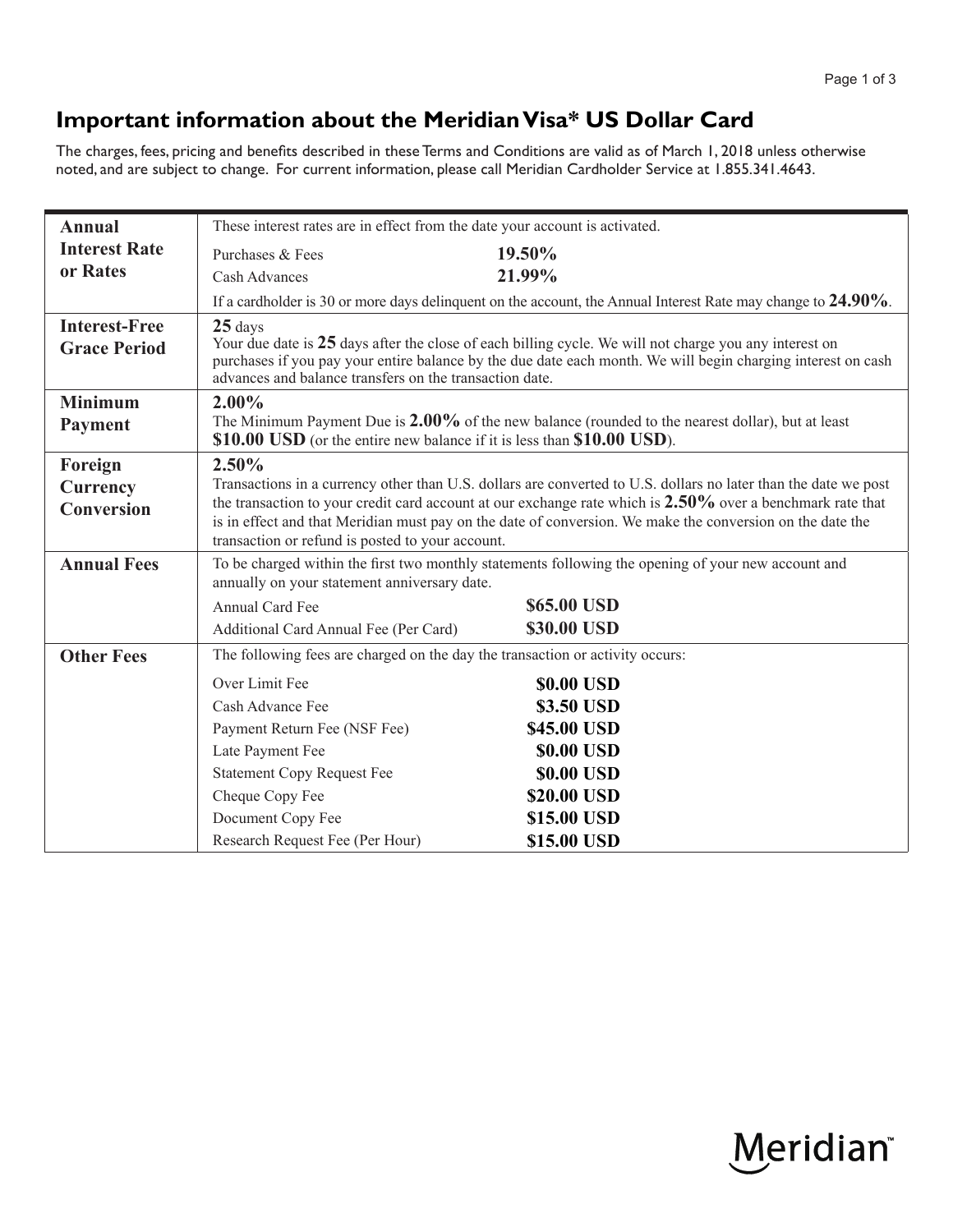## **TERMS AND CONDITIONS**

I, the Applicant, certify the information included in this application is true and accurate and request that Meridian Credit Union Limited ("Meridian") establish a Meridian Visa credit card account in my name. I understand that omission of information requested may be reason for denial.

I understand that I must be a Canadian resident of the age of majority in my province or territory of residence to qualify for this offer and that I am of age to legally contract and that I have read and reviewed all terms, conditions and disclosures provided.

I understand that approval is based upon satisfying Meridian's credit standards. Meridian maintains the right not to open my account if:

- (a) the information provided on or with my application is incomplete, inaccurate or cannot be verified,
- (b) I no longer meet Meridian's standards for creditworthiness; or
- (c) my name has been altered.

I understand that the exact amount of my credit line will be determined after review of my application and other information.

By submitting this application, I authorize Meridian to obtain credit information to confirm credit-worthiness in connection with my request for an account. Meridian may obtain a credit report from either a credit reporting agency, credit bureau, financial institution or other reporting entity for the sole purpose of assessing and updating credit-worthiness, authorizing or declining the issuance of a card or subsequent uses of the account, including the addition, removal or modification of certain features of the account, changes to the interest rates applicable to the account, changes to the credit limit, managing credit risk, deterring fraud and maintaining the integrity of the credit reporting system.

I request that a card be issued, renewed or replaced at Meridian's discretion and that the requested services be made available to holders of the card which may be issued to me and understand that such services may vary or be terminated from time to time.

I agree to be liable for any use of the card(s) and for all amounts, fees and charges to the account. If my card or account is used by an authorized user, I will be liable for all resulting transactions and any interest, fees and losses incurred, even if the other person was a minor or did not comply with any limitations I placed on their use of the card or account.

I understand I may pay the new balance in full or in part at any time. However, I must pay at least the minimum payment by the payment due date as it appears on the front of the statement each month.